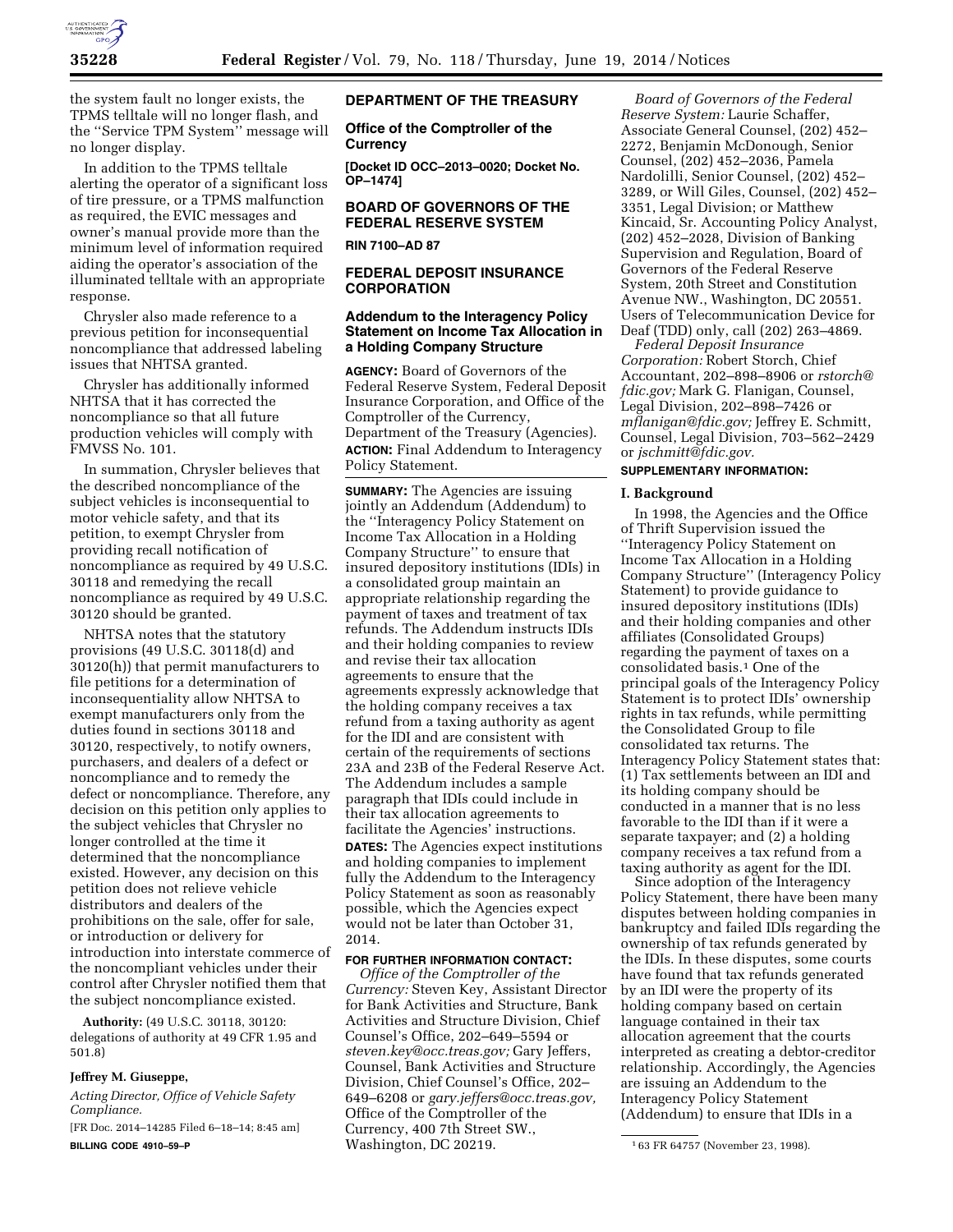Consolidated Group maintain an appropriate relationship regarding the payment of taxes and treatment of tax refunds.

#### **II. Description of Addendum**

The Addendum is intended to clarify and supplement the Interagency Policy Statement to ensure that tax allocation agreements expressly acknowledge an agency relationship between a holding company and its subsidiary IDI to protect the IDI's ownership rights in tax refunds. The Addendum also clarifies how certain of the requirements of sections 23A and 23B of the Federal Reserve Act (FRA) apply to tax allocation agreements between IDIs and their affiliates.

The Addendum states that, to further the goals of the Interagency Policy Statement, IDIs and their holding companies should review and revise their tax allocation agreements to ensure their tax allocation agreements explicitly acknowledge that an agency relationship exists between the holding company and its subsidiary IDIs with respect to tax refunds and do not contain other language to suggest a contrary intent. The Addendum includes a sample paragraph for IDIs and their holding companies to use in their tax allocation agreements, which the Agencies generally would deem to adequately acknowledge that an agency relationship exists for purposes of the Interagency Policy Statement, the Addendum, and sections 23A and 23B of the FRA.

The Addendum also clarifies that all tax allocation agreements are subject to the requirements of section 23B of the FRA, and tax allocation agreements that do not clearly acknowledge that an agency relationship exists may be subject to additional requirements under section 23A of the FRA. Moreover, the Addendum clarifies that section 23B of the FRA requires a holding company to promptly transmit tax refunds received from a taxing authority to its subsidiary IDI. The sample paragraph in the Addendum incorporates this expectation.

#### **III. Summary of Comments**

The Agencies issued the Addendum in proposed form with a request for comment (Proposed Addendum) on December 19, 2013.<sup>2</sup> The comment period closed on January 21, 2014. The Agencies received two comment letters on the Proposed Addendum—one from an individual who viewed the Proposed Addendum favorably and did not suggest any modifications, and another

from a financial institution trade association, which also did not suggest any modifications to the Proposed Addendum. However, this trade association requested that the Agencies provide institutions until the end of calendar year 2014 to amend their tax allocation agreements, as necessary, to ensure consistency with the Proposed Addendum. This commenter also suggested that this time period is appropriate because the Proposed Addendum will require reviews of existing tax allocation agreements and may require institutions and holding companies to receive board of directors' approvals to amend both their agreements and internal tax processes. The Agencies understand that institutions and holding companies require time to revise their tax allocation agreements, that some institutions and holding companies may wish to consult with tax counsel, and that more complex banking organizations with multiple subsidiaries and affiliates may require additional time to obtain all required approvals of the members of the Consolidated Group. Accordingly, the Agencies encourage institutions and holding companies to begin promptly the efforts to review and revise their tax allocation agreements. In this regard, the Agencies expect institutions and holding companies to implement fully the Addendum to the Interagency Policy Statement as soon as reasonably possible, which the Agencies expect would not be later than October 31, 2014.

The Agencies also received some informal inquiries regarding the applicability of the Addendum to holding companies that have elected S corporation status for federal income tax purposes.3 The Addendum and Interagency Policy Statement concern tax allocation agreements between an IDI, its parent company, and its affiliates. Accordingly, the Addendum and Interagency Policy Statement does not apply to an IDI, its holding company, or other affiliates if the holding company is not subject to corporate income taxes at the federal or state level.

#### **IV. Administrative Law Matters**

#### *Paperwork Reduction Act*

In accordance with the Paperwork Reduction Act of 1995 (44 U.S.C. 3506; 5 CFR part 1320, Appendix A.1), the Agencies reviewed the Addendum guidance for any collection of

information. The Agencies may not conduct or sponsor, and an organization is not required to respond to, an information collection unless the information collection displays a currently valid Office of Management and Budget control number. There is no collection of information contained in the Addendum.

### **V. Text of the Addendum**

The text of the Addendum follows:

### *Addendum to Interagency Policy Statement on Income Tax Allocation in a Holding Company Structure*

In 1998, the Board of Governors of the Federal Reserve System (Board), the Federal Deposit Insurance Corporation (FDIC), the Office of the Comptroller of the Currency (OCC) (collectively, the Agencies), and the Office of Thrift Supervision (OTS) issued the ''Interagency Policy Statement on Income Tax Allocation in a Holding Company Structure'' (the ''Interagency Policy Statement'').4 Under the Interagency Policy Statement, members of a consolidated group, comprised of one or more insured depository institutions (IDIs) and their holding company and affiliates (the Consolidated Group), may prepare and file their federal and state income tax returns as a group so long as the act of filing as a group does not prejudice the interests of any one of the IDIs. That is, the Interagency Policy Statement affirms that intercorporate tax settlements between an IDI and its parent company should be conducted in a manner that is no less favorable to the IDI than if it were a separate taxpayer and that any practice that is not consistent with the policy statement may be viewed as an unsafe and unsound practice prompting either informal or formal corrective action.

The Interagency Policy Statement also addresses the nature of the relationship between an IDI and its parent company. It states in relevant part that:

• ''[A] parent company that receives a tax refund from a taxing authority obtains these funds as agent for the consolidated group on behalf of the group members,'' and

• A Consolidated Group's tax allocation agreement should not ''characterize refunds attributable to a subsidiary depository institution that the parent receives from a taxing authority as the property of the parent.''

Since the issuance of the Interagency Policy Statement, courts have reached

<sup>2</sup> 78 FR 76889 (December 19, 2013).

<sup>3</sup>S corporations are corporations that elect to pass corporate income, losses, deductions, and credits through to their shareholders for federal tax purposes.

<sup>4</sup> 63 FR 64757 (Nov. 23, 1998). Responsibilities of the OTS were transferred to the Board, FDIC, and OCC pursuant to Title III of the Dodd-Frank Wall Street Reform and Consumer Protection Act.